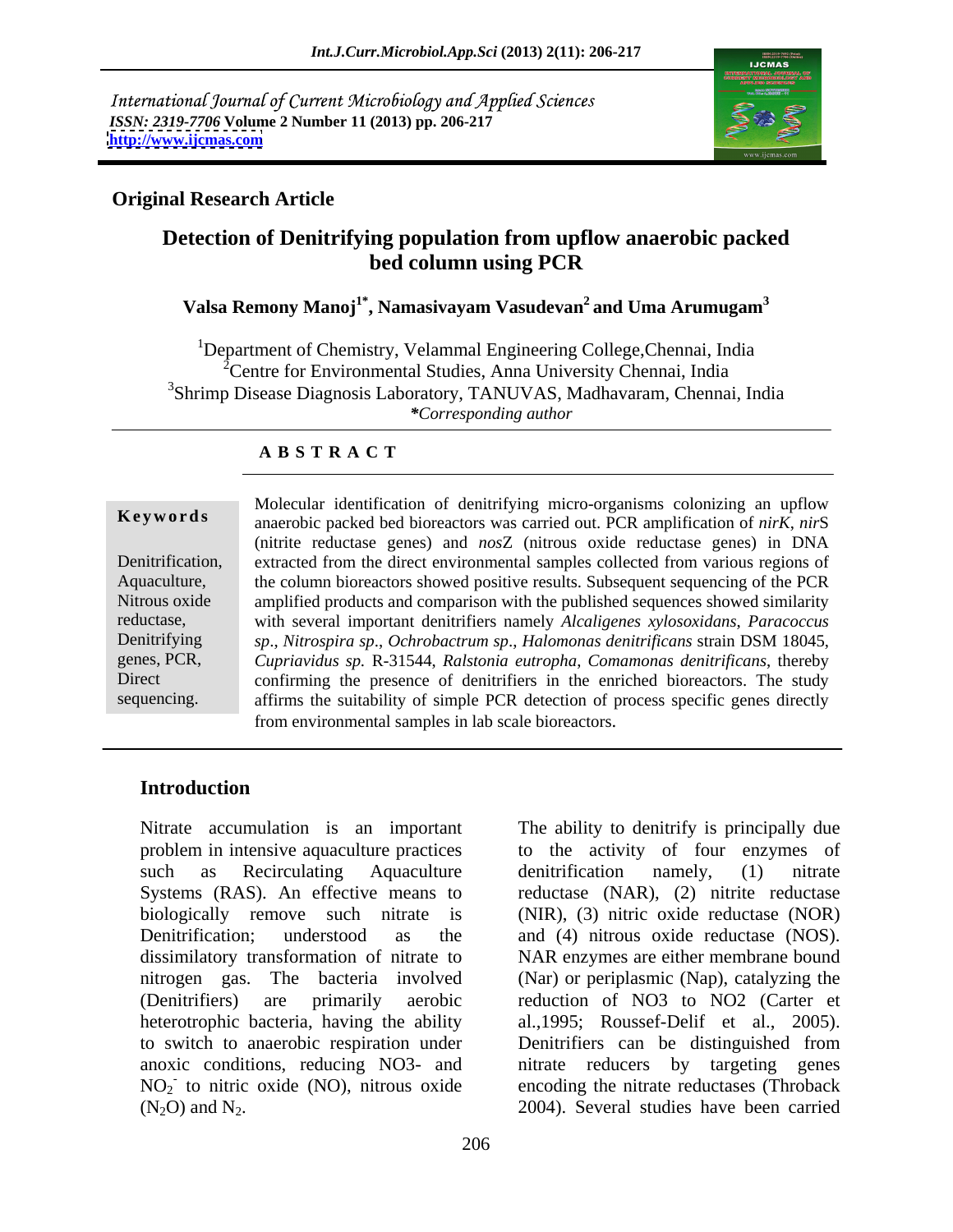out previously to identify the presence of it is better to target specific genes (Scala denitrifiers from various environments. and Kerkhof, 1998). Braker *et al .,*(1998) Rosch *et al.,* (2002) studied the has also stated that since denitrifiers are biodiversity of denitrifying and dinitrogen hot defined by close phylogenetic fixing bacteria in an acid forest soil. relationship, an approach involving 16S Sachiko *et al.*, (2004) studied with rRNA molecules is not suitable for general denitrification specific PCR primers, the detection of this physiological group in the effect of salinity on nitrite reductase gene environment. diversity in denitrifying bacteria of wastewater treatment systems. Kandeler *et al .,*(2006) studied the abundance of narG, nirS, nirK and nosZ genes of denitrifying Sample Collection bacteria during successions of a glacier

It is possible to confirm through PCR, the ports of the bioreactors (upflow anaerobic presence of denitrification specific gene packed bed reactors each with a volume of sequences using specific primers in a 3.9 Litres) loaded with the different nitrate removal system. Positive detection bacterial support media viz., Coconut coir would then confirm the hypothesis that fibre and Fujino spirals (commercially nutrient removal of nitrate nitrogen is available reticulated plastic media) (Figure taking place through the process of 1). The sample ports have been designated denitrification. The present study used separately for the top, middle, bottom port PCR to detect denitrification specific gene for Coconut coir packed column sequences from genomic DNA extracted (CCTP,CCMP,CCBP) and Fujino spirals from environmental samples. The samples  $\overrightarrow{packet}$  column (FJTP, FJMP, FJBP) were drawn from different sampling ports respectively. Samples were also collected of two upflow anaerobic packed bed from the effluent ports of bioreactor columns having different bacterial support media namely coconut coir fibre and a Fujino spirals; and designated as MC commercially available reticulated plastic (main column ie., Coconut coir filled medium termed as Fujino spirals column) and FC (Fujino column) respectively. The respectively.

The nutrient removal performance of the **PCR Amplification** anaerobic columns with respect to their respective media have been previously published (Manoj, 2012). The objective of were centrifuged in a cold centrifuge this study is to ascertain suitability of PCR (Hitachi,Japan) at 10,000 rpm for 10 min. of DNA extracted directly from The supernatants were discarded and 500 environmental samples; in order to  $\mu$ l of concentrated sediments dispensed identify a particular nutrient cyclic process aseptically in individual 1.5 ml eppendorf using specific primer sequences. The tubes. DNA was extracted using a reason behind this approach was that in commercial DNA extraction Kit order to study a phylogenetically (QIAGEN QI Amp DNA stool mini kit) widespread process such as denitrification,

not defined by close phylogenetic environment.

## **Materials and Methods**

#### **Sample Collection**

foreland using specific primers. Samples were collected in separate sterile sampling bottles from each of the sample for Coconut coir packed column packed column (FJTP,FJMP,FJBP) packed with coconut coir media and column) and FC (Fujino column) respectively.

#### **PCR Amplification**

Samples (150 ml) collected from each port commercial DNA extraction Kit following the manufacturer's protocol.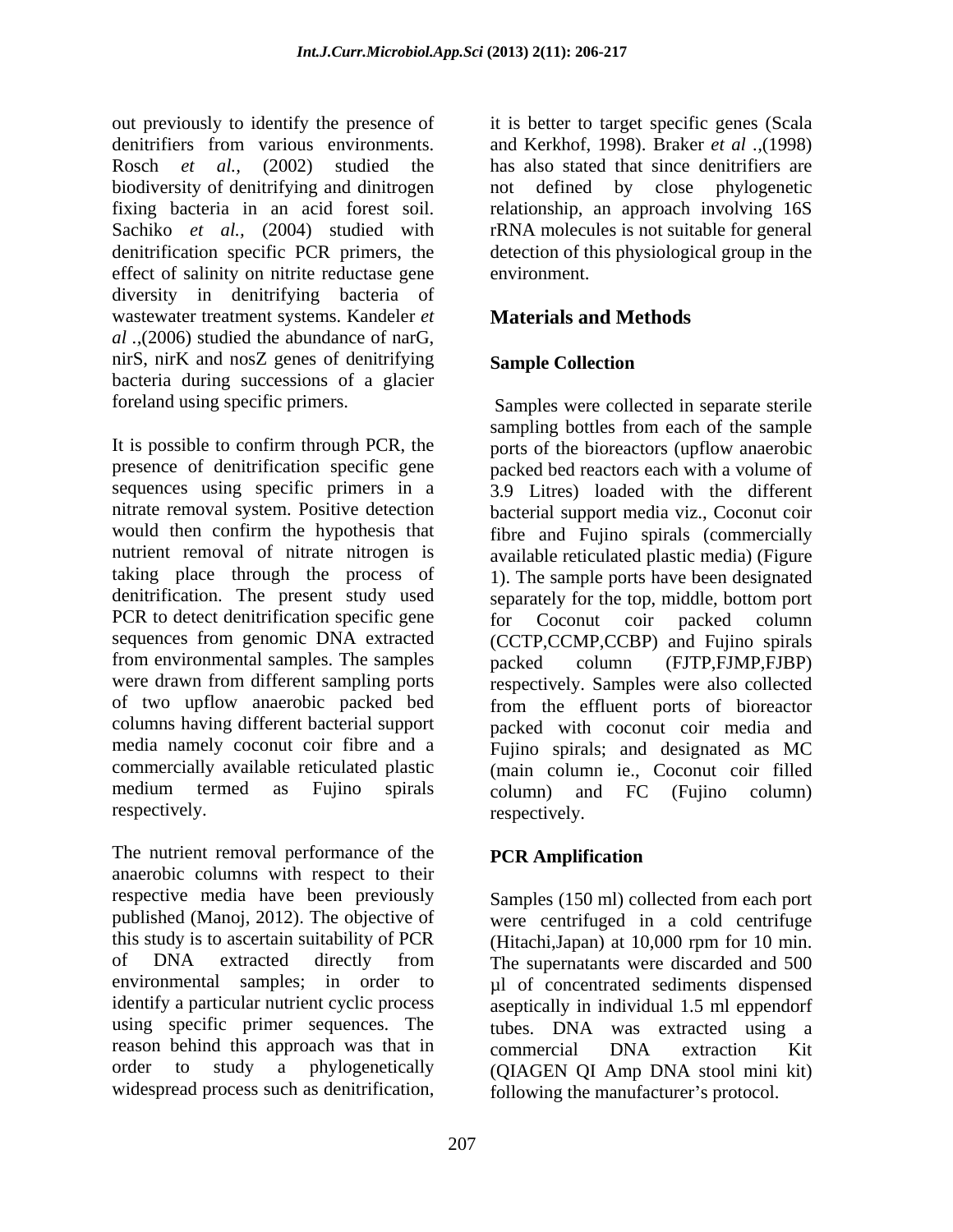**Table.1** Amplification conditions and primers with amplification protocols used to detect denitrifying population in upflow anaerobic packed bed column bioreactors

| PCR amplification Contents<br>Total volume $(25\mu l)$                                                                                       | THERMAL CYCLER CONDITIONS                                                                                                                                                       |                                                                                                                    |                                                  |                                            |
|----------------------------------------------------------------------------------------------------------------------------------------------|---------------------------------------------------------------------------------------------------------------------------------------------------------------------------------|--------------------------------------------------------------------------------------------------------------------|--------------------------------------------------|--------------------------------------------|
| (a) $2.5 \mu l$ : 10xPCR buffer<br>$(50mM$ Kcl, $15mM$<br>MgCl2,100mM Tris-<br>Hcl,pH 9.0 at room<br>temperature)<br>(b) $200 \mu M$ of each | . 35 cycles of 30 seconds at $94^{\circ}C - 1$ minute<br>3. $51^{\circ}C - 1$ minute<br>4. $72^{\circ}C - 1$ minute<br>Reaction is completed after 10 minutes at $72^{\circ}$ C | Initial denaturation of $DNA - 94^{\circ}C$ for 2 minutes                                                          |                                                  |                                            |
| deoxynucleotide<br>triphosphate                                                                                                              | <b>SELECTED PRIMERS</b>                                                                                                                                                         | nirK                                                                                                               | nirS                                             | nosZ                                       |
| $(c)$ 1.25 U of Taq polymerase                                                                                                               |                                                                                                                                                                                 | $\begin{bmatrix} \text{FlaCu} + \text{R3Cu} \text{ NirKIF} + \text{nirK5R} \end{bmatrix}$ Cd3Af + r3CD nirSIF +    | nirS6R                                           | $nosZ-F+$<br>nosZ1622R                     |
| $(d)$ 1.0 mM of each primer                                                                                                                  | Other conditions                                                                                                                                                                |                                                                                                                    |                                                  |                                            |
| (e) $10-100$ ng DNA                                                                                                                          |                                                                                                                                                                                 | Additional 1.0 mM $MgCl2$ , 400 Additional 1.0 mM $MgCl2$<br>$ng/µl$ BSA, 0.1% Triton-x<br>added for nirK1F nirK5R | 400 ng/µl BSA, 0.1%<br>Triton-x added for nirS6R |                                            |
|                                                                                                                                              | For Environmental<br>samples, BSA added in<br>PCR for all primer<br>combinations                                                                                                | nirK primer combinations : $400$ nirS primer combinations :<br>ng/pil                                              | 1,000 ng/pil                                     | nosZ primer<br>combinations :<br>600ng/pil |
|                                                                                                                                              | Annealing temperature<br>altered/optimized                                                                                                                                      | $FlaCu + R3Cu : 57^{\circ}C$                                                                                       | $Cd3Af + r3CD : 57^{\circ}C$                     | $53^{\circ}$ C                             |
|                                                                                                                                              | <b>Expected Product size</b>                                                                                                                                                    | $< 500$ bp                                                                                                         | $<$ 500 bp                                       | $< 500$ bp                                 |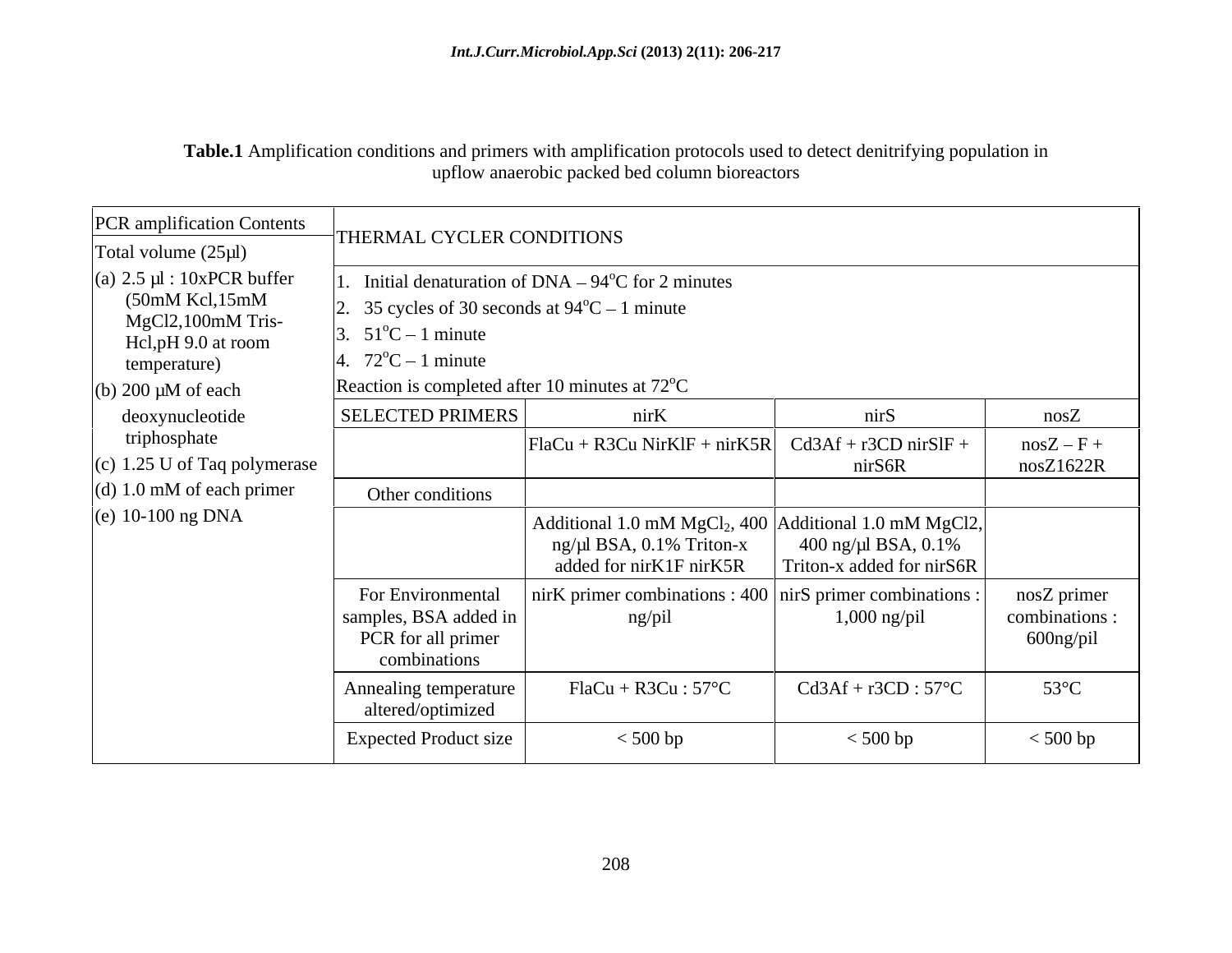| Gene | <b>Primer Name and Sequence</b><br><b>Primer Sequence</b>                           | <b>Literature Source</b>     |
|------|-------------------------------------------------------------------------------------|------------------------------|
| nirS | >KA3-F-nirS from Paracoccus denitrificans<br>CACGGYGTBCTGGCGAAGGGCGC                |                              |
| nirS | >KA25-R - nirS - Paracoccus denitrificans<br>CGCCACGCGCGGYTCSGGGTGGTA               | Mergel and Bothe             |
| nirK | >K15-F - nirK -Alcaligenes faecalis<br>GGCATGGTACCTTGGCACGTAACCTCGGGC               | (2002)                       |
| nirK | >K16-R - nirK – Alcaligenes faecalis<br>CATTAGATCGTCGTTCCAATCACCGGT                 |                              |
| nirS | $>$ nirSCd3Af<br>AACGYSAAGGARACSGG                                                  | Kandeler et al., (2006)      |
| nirS | $>$ nirSR3cd<br>GASTTCGGRTGSGTCTTSAYGAA                                             |                              |
| nirK | $>$ nir $K1F$<br>GG(A/C)ATGGT(G/T)CC(C/G)TGGCA                                      | Braker et al., (1998)        |
| nirK | $>$ nirK2F                                                                          |                              |
|      | GC(C/G)(C/A)T(C/G)ATGGT(C/G)CTGCC<br>$>$ nirK3R                                     |                              |
| nirK | GAACTTGCCGGT(A/C/G)G(C/T)CCAGAC<br>$>$ nirK4R                                       |                              |
| nirK | GG(A/G)AT(A/G)A(A/G)CCAGGTTTCC                                                      |                              |
| nirK | $>$ nirK5R<br>GCCTCGATCAG(A/G)TT(A/G)TGG                                            |                              |
| nosZ | $>$ Nos661F<br>CGGCTGGGGGCTGACCAA                                                   |                              |
| nosZ | $>$ Nos2230R<br>TTCCATGTGCAGCGCATGG                                                 |                              |
| nosZ | >Nos1527F<br>CGCTGTTCHTCGACAGYCA                                                    | Scala and Kerkhof<br>(1998). |
|      | >Nos1527R<br>nosZ CIGRCTGTCGADGAACAG                                                |                              |
| nosZ | >Nos1773R<br>ATRTCGATCARCTGBTCGTT                                                   |                              |
| nosZ | >nosZ-F - nosZ - Paracoccus denitrificans<br>CGYTGTTCMTCGACAGCCAG                   | Mergel and Bothe             |
|      | $ nosZ  > nosZ-R - nosZ - Paracoccus denitrificans$<br><b>CATGTGCAGNGCRTGGCAGAA</b> | (2002)                       |

# **Table.2** List of denitrification specific primers referred in this study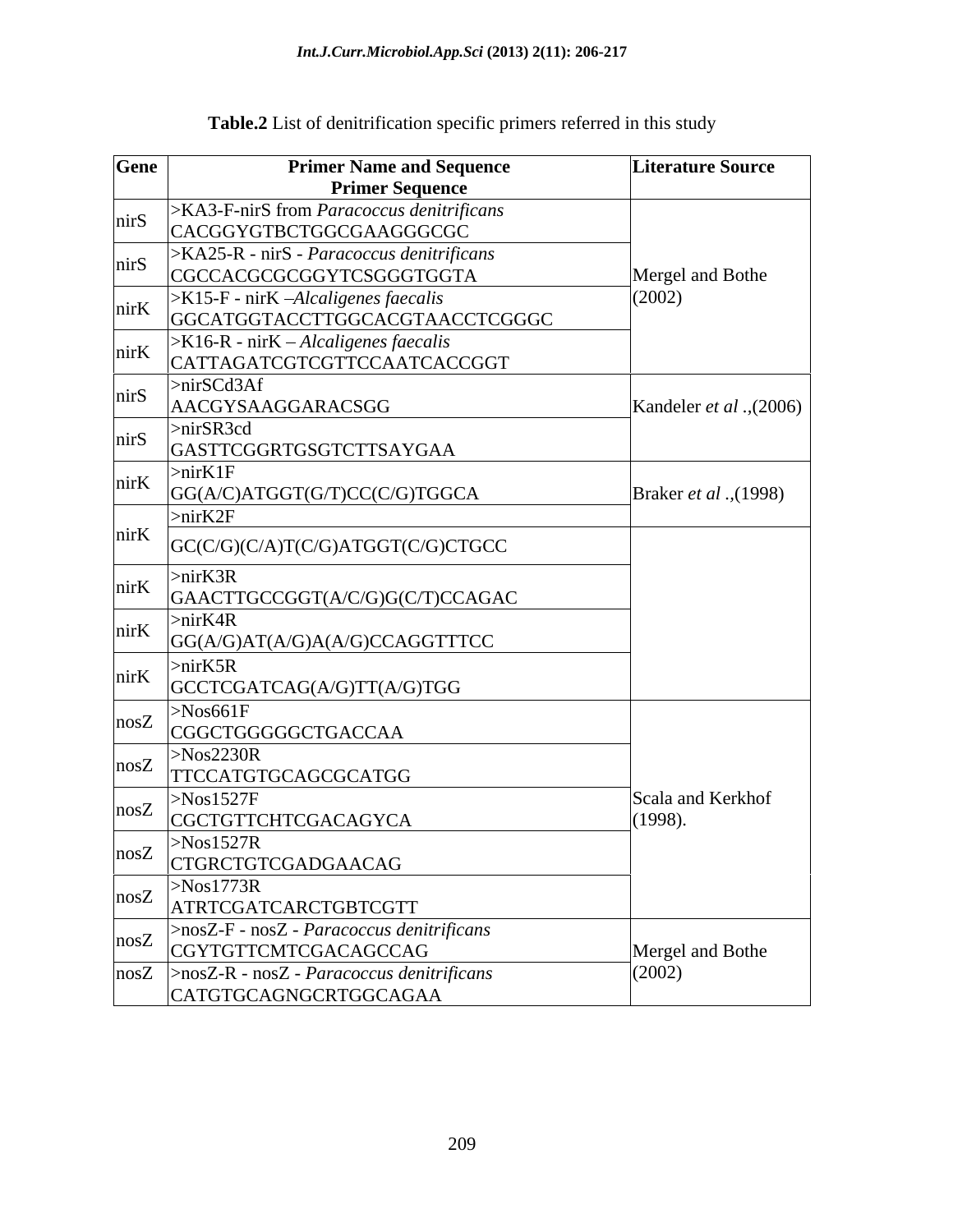The eluted DNA were immediately stored India). The sequences were identified on at  $-20^{\circ}$ C and used as template for PCR. the basis of sequence similarity, by Specific PCR protocols for amplification comparison with the sequences available were carried out for each denitrification in the databases of National Centre for gene primer set as detailed in Table 1. Biotechnology Information using BLAST PCR amplifications were carried out in a program. Unique sequences were total volume of 25 µl. The reaction mixture consisted of 22 µl of red dye PCR mix (Bangalore Genei, India), 1µl each of **Results and Discussion** forward and reverse primers at a concentration of 40 pico moles and 1 µl of PCR amplification of nirK1, nirK2, nirS2 DNA. PCR amplification was carried out in the cycling conditions with an initial samples. NirS1 amplification also gave denaturation at  $94^{\circ}$ C for 2 minutes, 30 positive results in all the samples except cycles with denaturation at  $94^{\circ}$ C for 1 for the middle port of the column packed minute, annealing at  $51^{\circ}$ C for 1 minute, with coconut coir as media. The results of extension at  $72^{\circ}$ C for 1 minute and a final the positive bands for the various primers

The PCR amplified products were molecular marker and the numbers are separated by gel electrophoresis. About 8 µl of the PCR products were mixed with 4 µl of gel loading solution (40% sucrose, bromophenol blue) and resolved on a 1.5 sequencing was carried out using % agarose gel in Tris-acetate-EDTA EDTA with 0.8 mg of Ethidium Sequence analysis using BLAST N Bromide/ml) for 1.5 h at 60 V. The program (NCBI BLAST) showed in a gel documentation unit (Vilber Lourmet, France) and photographed under  $\overrightarrow{P}$  *Paracoccus* sp., *Nitrospira* sp., UV illumination.  $Ochrobactrum$  sp., Halomonas

PCR reactions were carried out to detect Cupriavidus sp. the presence of denitrifying bacteria from the extracted whole DNA population. The primers used to amplify the specific genes for denitrification namely *nir*K, *nir*S reductase) are listed in Table.2 Direct sequencing of positive PCR products (amplicons) was carried out in an using Nitrosomonas europaea and Biosystems) utilizing the commercial sequencing service (Ocimum Biosolutions,

program. Unique sequences were submitted to GenBank.

### **Results and Discussion**

extension at  $72^{\circ}$ C for 10 minutes. by PCR are illustrated in Figures 2 (a,b,c). and nosZ showed positive results in all the In the figures,"M" represents the sequentially as arranged in Table 3.

0.1 M EDTA (pH 8.0), 0.5 % sodium a commercial gel purification kit dodecyl sulphate, and 0.05 % (Bangalore Genei, India). Direct buffer (0.04 M Tris-acetate, 0.001 M services (MWG, Bangalore, India). products were visualized and documented homology with prominent denitrifying (Nitrate reductase) and *nos*Z (nitrous oxide relationship between the bacteria (reported automated sequencer (Applied *Paracoccus denitrificans*, in a bioreactor, The PCR products were gel purified using a commercial gel purification kit (Bangalore Genei, India). Direct sequencing was carried out using commercial automated sequencing services (MWG, Bangalore, India). Sequence analysis using BLAST N program (NCBI BLAST) showed species namely *Alcaligenes xylosoxidans*, *Paracoccus sp*., *Nitrospira sp*., *Ochrobactrum sp*., *Halomonas denitrificans* strain DSM 18045, *Cupriavidus sp*. R-31544, *Ralstonia eutropha*, *Comamonas denitrificans*. The major organisms identified have been tabulated in Table 4. The sequences were aligned in CLUSTAL and a phylogenetic 1: Uemoto and Saiki (2000) studied the removal of nitrogen by denitrification using *Nitrosomonas europaea* and packed as gel envelopes.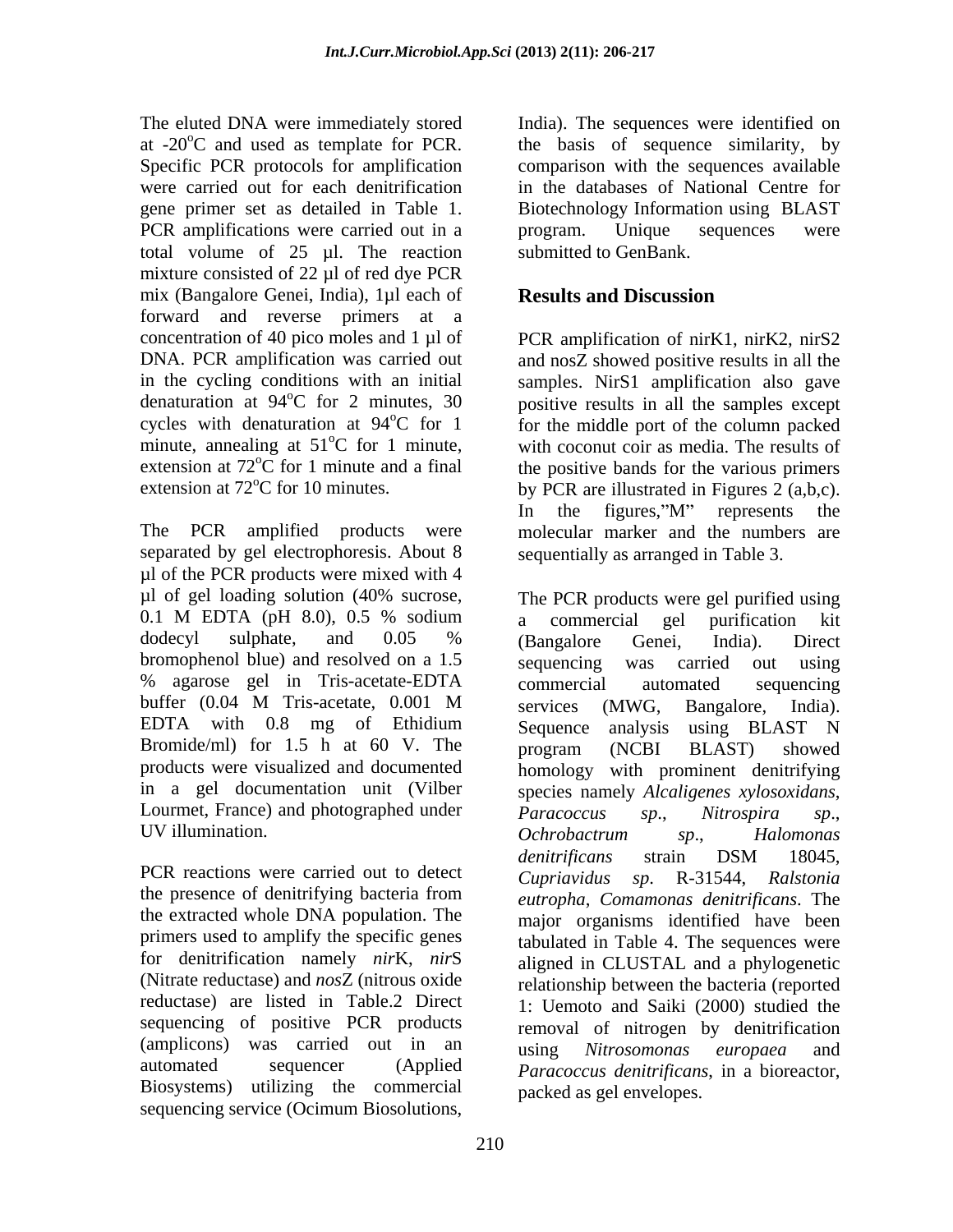| Code (Sampling                            | <b>Primer Set and Results</b> |       |                  |       |                                                                                       |
|-------------------------------------------|-------------------------------|-------|------------------|-------|---------------------------------------------------------------------------------------|
| No. Port Location)                        |                               |       |                  |       |                                                                                       |
| and Support<br>In<br>Gel<br><b>Medium</b> | NirK1                         | NirK2 | NirS1            | NirS2 | $\bf {nosZ}$<br>$ F1aCu+R3Cu NirK1F+nirK5R Cd3Af+r3CD nirS1F+nirS6R nosZF+nosZ1622R $ |
| $ $ CCTP : Top Port                       |                               | $+$   | $+$              | $+$   | $+$                                                                                   |
| (Coconut coir<br>media filled             |                               |       |                  |       |                                                                                       |
| column)                                   |                               |       |                  |       |                                                                                       |
| $2$ CCMP : Middle                         | $+$                           | $+$   | $+$              | $+$   | $+$                                                                                   |
| Port (Coconut                             |                               |       |                  |       |                                                                                       |
| coir media filled                         |                               |       |                  |       |                                                                                       |
| column)                                   |                               |       |                  |       |                                                                                       |
| <b>CCBP: Bottom</b><br>Port (Coconut      | $+$                           | $+$   | $+$              | $+$   | $+$                                                                                   |
| coir media filled                         |                               |       |                  |       |                                                                                       |
| column)                                   |                               |       |                  |       |                                                                                       |
| $\vert$ 4  MC: Effluent Port              | $+$                           | $+$   | $\sim$ $-$       | $+$   | $+$                                                                                   |
| (Coconut coir                             |                               |       |                  |       |                                                                                       |
| media filled<br>column)                   |                               |       |                  |       |                                                                                       |
| FJTP: Top Port                            | $+$                           | $+$   | $+$              | $+$   | $+$                                                                                   |
| (Fujino spirals                           |                               |       |                  |       |                                                                                       |
| media filled                              |                               |       |                  |       |                                                                                       |
| column)                                   |                               |       |                  |       |                                                                                       |
| FJMP: Top                                 | $+$                           | $+$   | $^{+}$           | $+$   | $+$                                                                                   |
| Port(Coconut coir                         |                               |       |                  |       |                                                                                       |
| media filled<br>column)                   |                               |       |                  |       |                                                                                       |
| FJBP: Bottom                              | $+$                           | $+$   | $+$              | $+$   |                                                                                       |
| Port(Coconut coir                         |                               |       |                  |       |                                                                                       |
| media filled                              |                               |       |                  |       |                                                                                       |
| column)                                   |                               |       |                  |       |                                                                                       |
| FC: Effluent                              | $+$                           | $+$   | $\sim$ 100 $\mu$ | $+$   | $+$                                                                                   |
| Port(Coconut coir<br>media filled         |                               |       |                  |       |                                                                                       |
| column)                                   |                               |       |                  |       |                                                                                       |
|                                           |                               |       |                  |       |                                                                                       |

# **Table.3** Results of PCR amplification against specific primers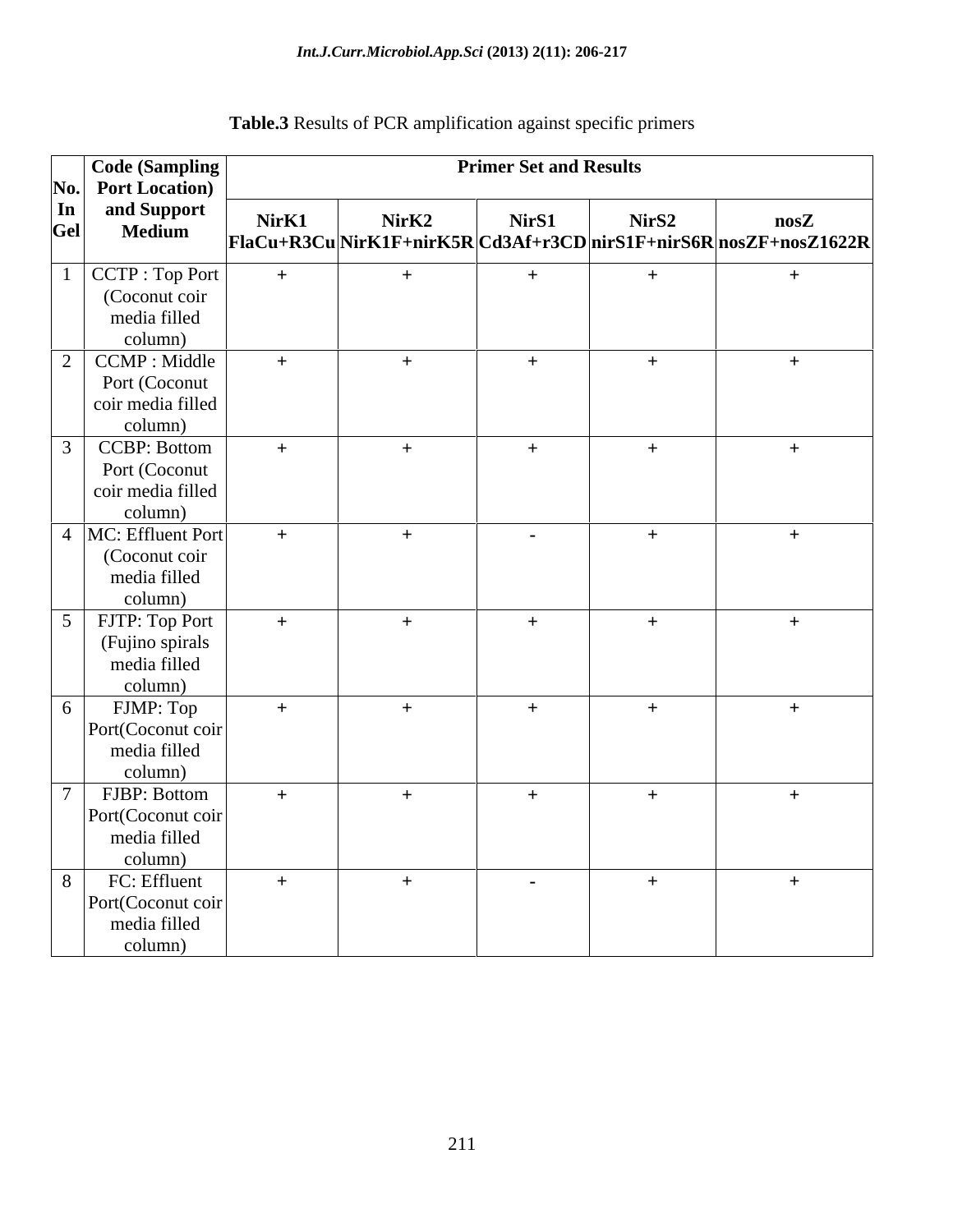| Support<br><b>Medium used</b><br>in Upflow<br>anaerobic<br>packed bed<br>column | Gene | Denitrifiers that showed similarity<br>(%)                | GenBank<br><b>Accession</b><br>number | <b>Related</b><br><b>Denitrification</b><br>work               |
|---------------------------------------------------------------------------------|------|-----------------------------------------------------------|---------------------------------------|----------------------------------------------------------------|
| Coconut coir                                                                    | nirK | (a) Alcaligenes xylosoxidans (99%)                        | AB013078.1                            |                                                                |
|                                                                                 |      | (b) Paracoccus sp. $(100\%)$                              | AM230885                              | Uemoto and<br>Saiki $(2000)^1$<br>Barak and Rijn<br>$(2000)^2$ |
|                                                                                 |      | $(c)$ Nitrospira sp. $(95%)$                              | EF016121.1                            |                                                                |
|                                                                                 | nirS | (a) Halomonas denitrificans strain DSM<br>18045 (97%)     | FJ686166.                             | Domenecha et al<br>$.(2010)^3$                                 |
|                                                                                 |      | (b) Cupriavidus sp. R-31544 $(91\%)$                      | AM403575.1                            | Domenecha et al<br>$(2010)^3$                                  |
|                                                                                 |      | (c) Ralstonia eutropha (83 %)                             | AM260480.1                            | Wang and Lee<br>$(2007)^4$                                     |
|                                                                                 |      | $\cos Z$ (a) Halomonas denitrificans DSM 7281<br>$(97\%)$ | FJ686162.1                            | Domenecha et al<br>$(2010)^3$                                  |
|                                                                                 |      | (b) Halomonas nitroreducens CECT<br>7281 (94 %)           | FJ686162.1                            | Domenecha et al<br>$(2010)^3$                                  |
|                                                                                 |      | (c) Pseudomonas denitrificans (99 %)                      | AF016059.1                            | Cattaneo et al<br>$(2003)^5$                                   |
| Fujino spirals                                                                  | nirK | (a) Ochrabactrum sp. $(100\%$ )                           | AM230869.1                            | Doi et al<br>$(2009)^6$                                        |
|                                                                                 |      | (b) Nitrospira sp. $(95\%$ )                              | DQ846876.1                            |                                                                |
|                                                                                 |      | (c) Blastobacter denitrificans (95 %)                     | AJ224906.1                            |                                                                |
|                                                                                 | nirS | (a) A.eutrophus ( $83\%$ )                                | X91394.1                              |                                                                |
|                                                                                 |      | (b) Halomonas Koreensis $(83%)$                           | FJ686156.1                            | Domenecha et al<br>$(2010)^3$                                  |
|                                                                                 |      | (c) Cuprivadus sp. R-31543 (91 %)                         | AM403574.1                            |                                                                |
|                                                                                 |      | $\cos Z$ (a) A.eutrophus (83 %)                           | X91394.1                              |                                                                |
|                                                                                 |      | (b) Comamonas denitrificans ( $77\%$ )                    | DQ865931.1                            |                                                                |
|                                                                                 |      | (c) Halomonas denitrificans strain<br>DSM 18045 (97%)     | FJ686166.1                            | Domenecha et al<br>$(2010)^3$                                  |

#### **Table.4** List of major denitrifying bacteria identified by direct sequencing of positive PCR amplicons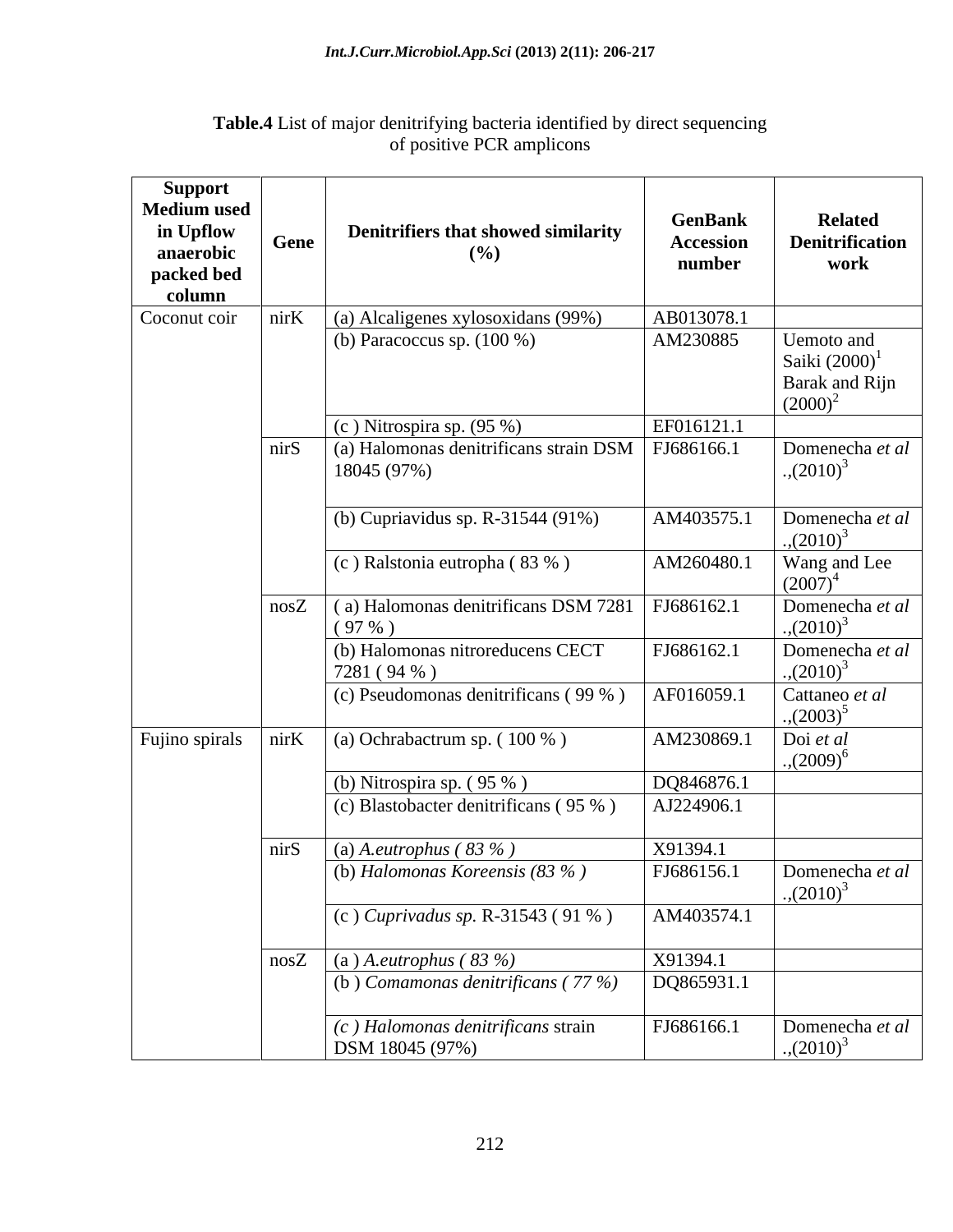that the higher nitrogen removal rates *europaea* and *Paracoccus denitrificans* present in the gels.

3: Domenecha *et al .,*(2010) reported that the denitrifying capability should be considered as an important phenotypic and 6: Doi *et al .,*(2009) studied the role of phylogenetic discriminatory marker within *Ochrobactrum anthropi* as a novel *Halomonas* genus during a comprehensive study of the denitrifying species namely *Halomonas ventosae*, *Halomonas*  They reported a superior performance of *denitrificans* and *Halomonas koreensis*. the *Ochrobactrum* strain when compared

4: Wang and Lee (2007) reported the *Pseudomonas aeruginosa*, Ralstonia

They have strongly indicated in their study manufactured with Polyacrylonitrile fibre achieved were as a consequence of *eutropha* in conjunction with other PAN cooperation between the *Nitrosomonas*  mixed strains could consume up to 1,446 (PAN). Their study revealed that *Ralstonia*  mg/L acrylamide by denitrification.

2: Barak and Rijn (2000) have reported *Pseudomonas denitrificans* in a study on that *Paracoccus denitrificans* can denitrification of simulated wastewater effectively reduce combined phosphate containing nitrates and methanol as carbon and nitrate. source in two systems namely fluidized 5: Cattaneo *et al .,*(2003) used bed biofilm reactor (FBBR) and a stirred tank reactor (STR).

isolation of *Ralstonia eutropha* from *eutropha* and nitrate-respiring *Escherichia*  wastewater treatment system coli. denitrifier that has evolved reactive nitrogen oxide tolerance mechanisms. to other denitrifiers in their study namely *Pseudomonas aeruginosa*, *Ralstonia coli*.

**Figure.1** Depiction of sampling ports used to study representative regions of column bioreactors

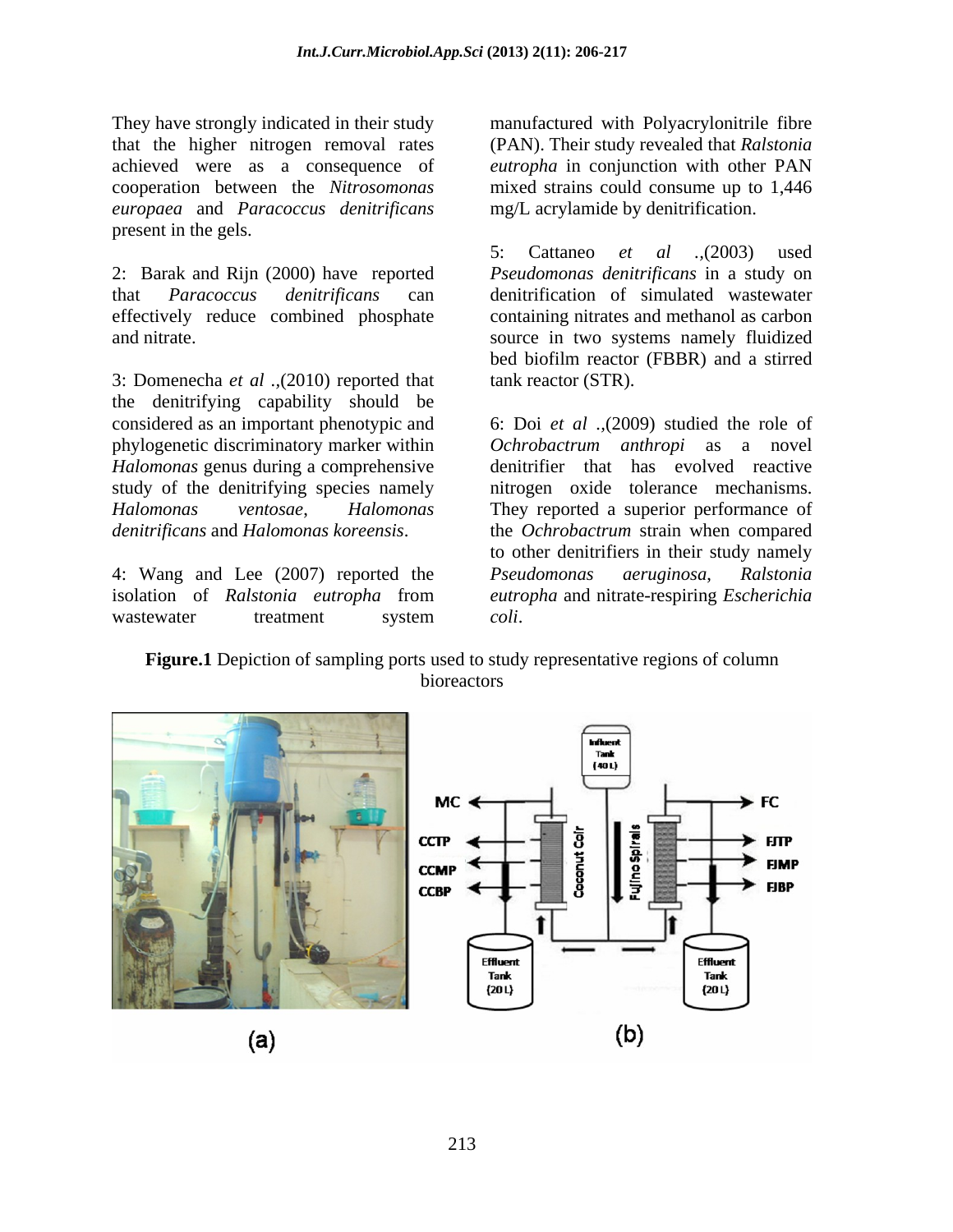**Figure.2** (a)Amplified products of nirK (Nitrite reductase) gene **(b)** Amplified products of nirS (Nitrite reductase) gene **(c)** Amplified products of nosZ (nitrous oxide reductase) gene





**COLLEGE**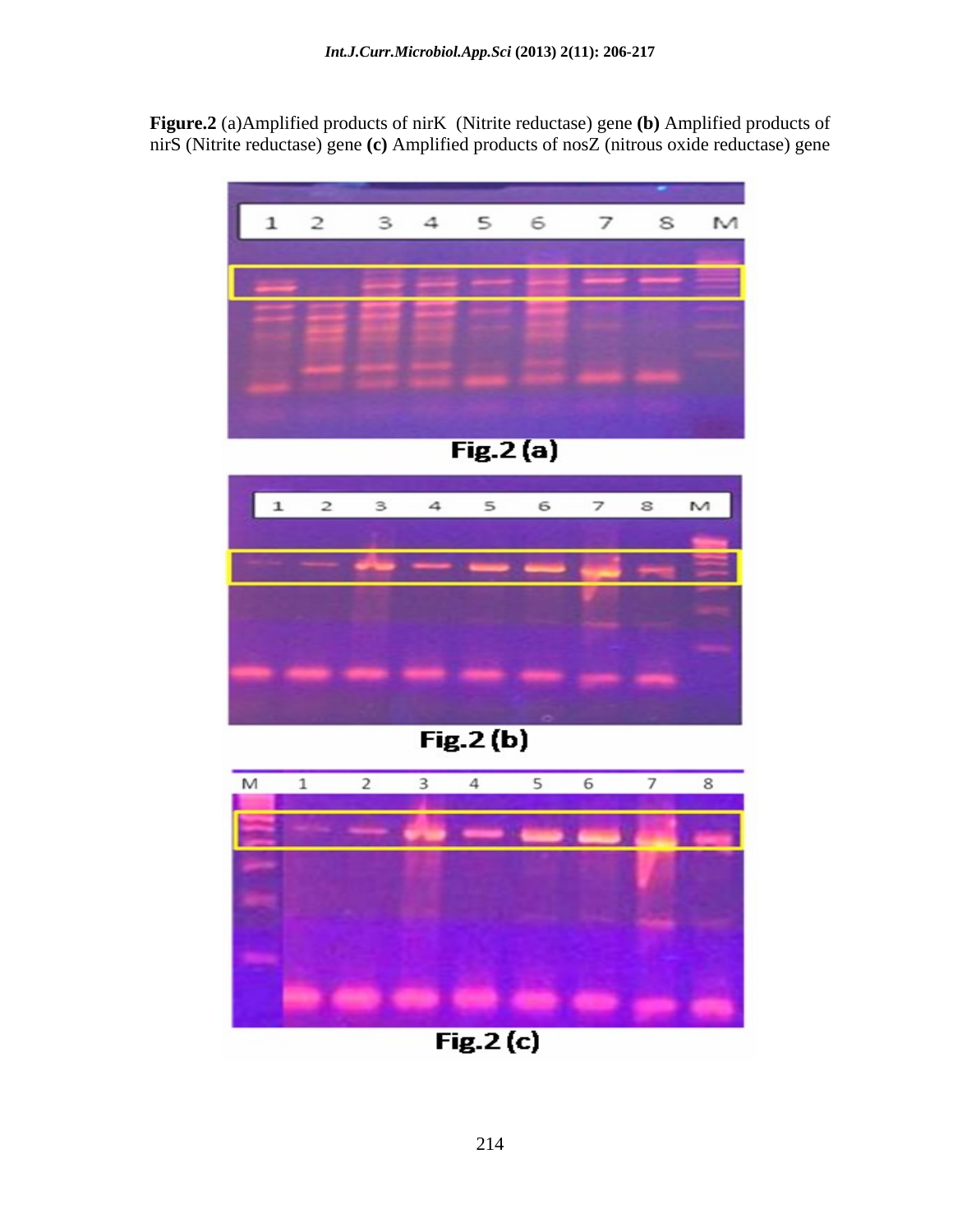**Figure.3** Phylogenetic relationship of identified denitrifying bacteria

nirK **Alcaligenes** - Paracoccus Nitrospira nirS **Halomonas** Cupriavidus<br>Ralstonia  $nosZ$ H.denitrificans H.nitroreducens Pseudomonas Phylogeny of identified sequences (Fujino spirals as support medium) nirK -Ochrobactrum Nitrospira<br>Blastobacter nirS A.eutrophus - Halomonas Cupriavidus nosZ A.eutrophus Comamonas -Halomonas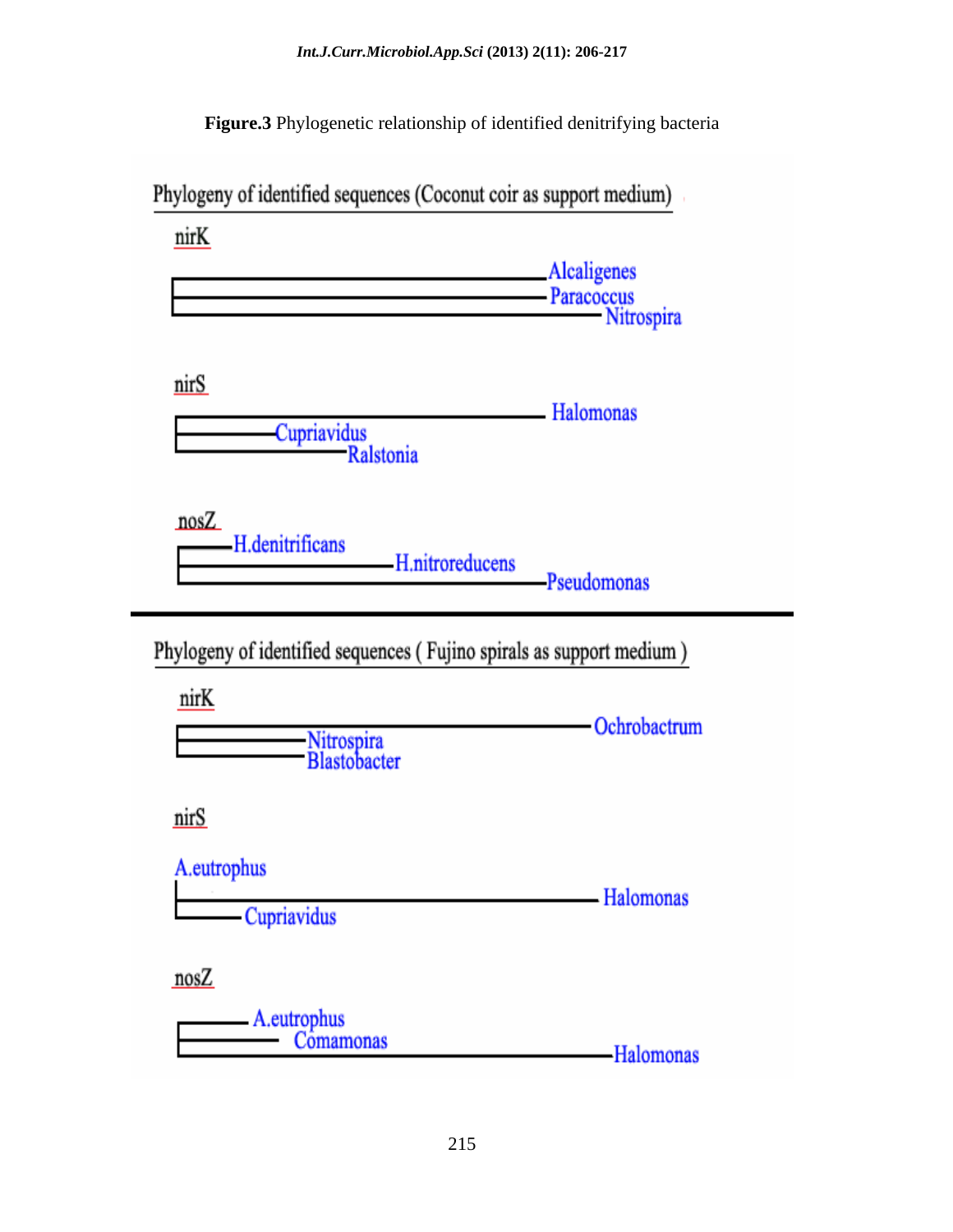carried out using Clustal W2 Phylogeny

column reactors. The primary reason can (MWTSS) comprising of anaerobic be attributed to the enriched nature of the the possibility of detection of additional

Molecular identification of denitrifying sequencing showed greater than 90 % bioreactors. similarity to several prominent denitrifying species namely *Alcaligenes xylosoxidans*, *Paracoccus sp*., *Nitrospira sp., Ochrobacterium sp., Halomonas* The authors wish to thank the financial *denitrificans* strain DSM 18045, *Cupriavidus sp*. R-31544, *Ralstonia*  Grants Commision, Government of India

It is important to draw the other implications of the study from the positive detection of *nir*K and *nir*S genes.

The presence of ammonia oxidizing microbes can also be hypothesized from by notworking accumulation by the this positive detection. Lam *et al .,*(2009) has demonstrated the presence of *nir*S putative nitrite reductase (*nir*S) gene as a molecular marker to study the presence Braker G., A. Fesefeldt and Witzel, K.P. and potential activity of anammox in the environment by reverse transcriptase PCR. NirS is postulated to participate in the Reductase Genes (nirK and nirS) To oxidation of nitrite to nitric oxide, which forms hydrazine together with ammonium in a process catalyzed by the hydrazine

from each gene and support medium) were It is important to note the incidence of tool. The results are presented in Figure 3. determine their relative importance and The positive PCR results accompanied by reported the incidence of *nir*K sequences the results of the direct sequencing clearly during a study on the microbial ecology of indicate the presence of denitrifying nitrite-reducing bacteria in two series of bacteria within either of the upflow metallurgic wastewater treatment systems column reactor; specific for denitrifiers different fluidity conditions. Interestingly, since it was enriched with a rich carbon Heylen *et al .,*(2006) used *Curpivadus sp.* source, Methanol. There remains however, as one of the pure denitrifying cultures for bacteria that can be detected by other qnorB, both encoding nitric oxide molecular methods, which was not carried reductases was performed on pure cultures out in this study. of denitrifiers, for which previously nir microorganisms based on *nir*K, *nir*S and process specific genes directly from *nos*Z genes and confirmation by direct environmental samples in lab scale these bacteria in other studies conducted to significance. Yoshie *et al*., (2004) has (MWTSS) comprising of anaerobic packed bed and fluidized bed with genetic sequence analysis of cnorB and genes were analyzed. The study affirms the suitability of simple PCR detection of bioreactors.

#### **Acknowledgement**

*eutropha*, *Comamonas denitrificans*. through their UGC-JRF Fellowship in support received from the University Sciences for Meritorious Students.

#### **References**

- Barak.Y., and Rijn, J.V. 2000. Atypical polyphosphate accumulation by the denitrifying bacterium *Paracoccus denitrificans*. Appl. Environ. Microbiol. 66(3):1209-1212.
- 1998. Development of PCR Primer Systems for Amplification of Nitrite Reductase Genes (nirK and nirS) To Detect Denitrifying Bacteria in Environmental Samples", Appl. Environ. Microbiol. 64(10): 3769-3775.
- hydrolase (Strous *et al*., 2006). Carter J.P., Y.H. Hsiao, S. Spiro and Richardson, D.J. 1995. Soil and